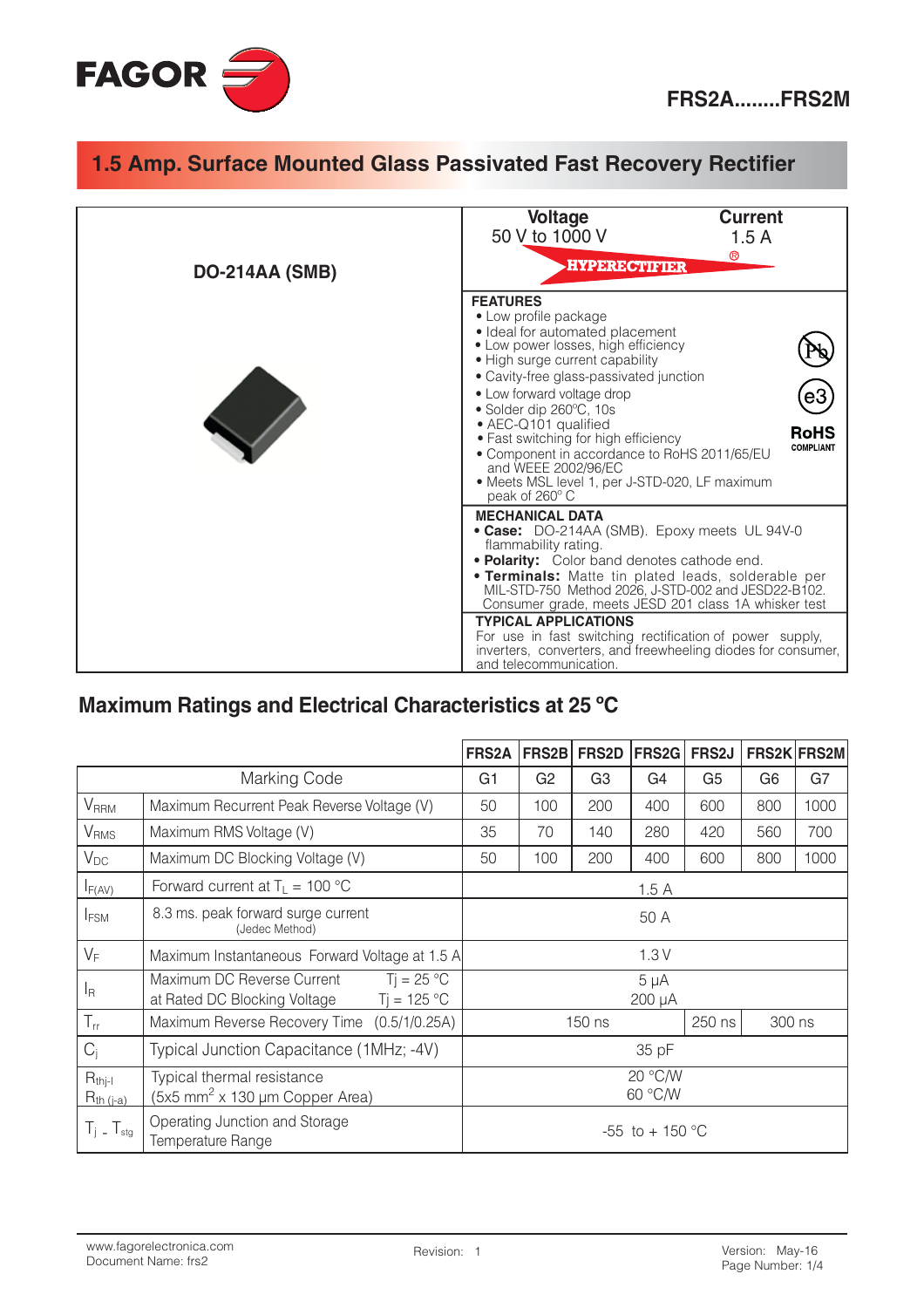## **Ordering information**

| <b>PREFERRED P/N   PACKAGE CODE</b> |      | <b>DELIVERY MODE</b>       | <b>BASE QUANTITY</b> | UNIT WEIGHT (g) |
|-------------------------------------|------|----------------------------|----------------------|-----------------|
| FRS2D TRTB                          | TRTB | 13" diameter tape and reel | 3.200                | 0.082           |

#### **Package Outline Dimensions: (mm) DO-214AA (SMB)**

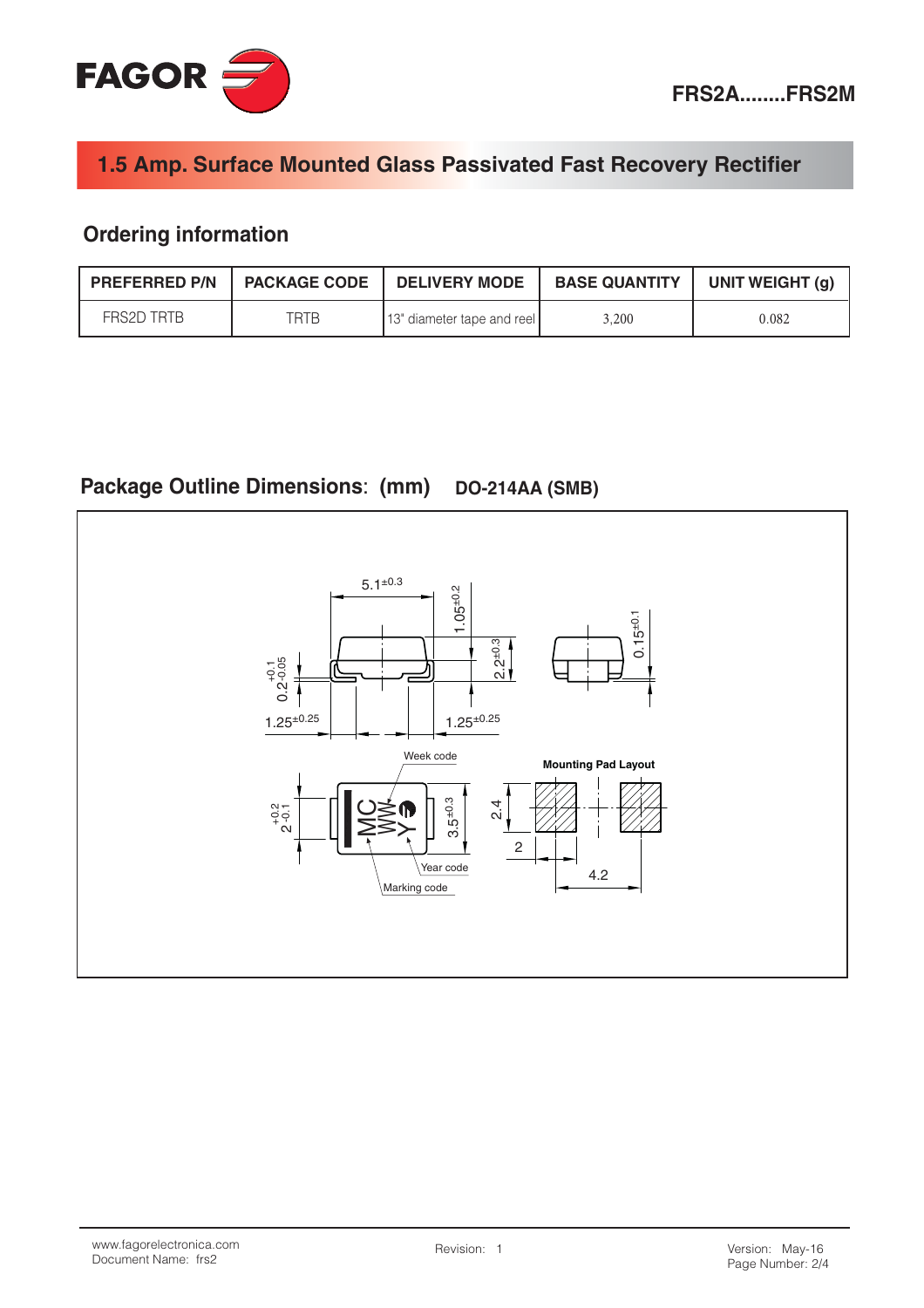

#### Ratings and Characteristics (Ta 25 °C unless otherwise noted)



**TYPICAL FORWARD CHARACTERISTIC** 



#### **TYPICAL REVERSE CHARACTERISTIC**



Percent of rated peak reverse voltage

 $\overline{4}$  $10$ 

VR, reverse voltage (V)

40 100

 $0.1$ 

 $0.4$  $1.0$